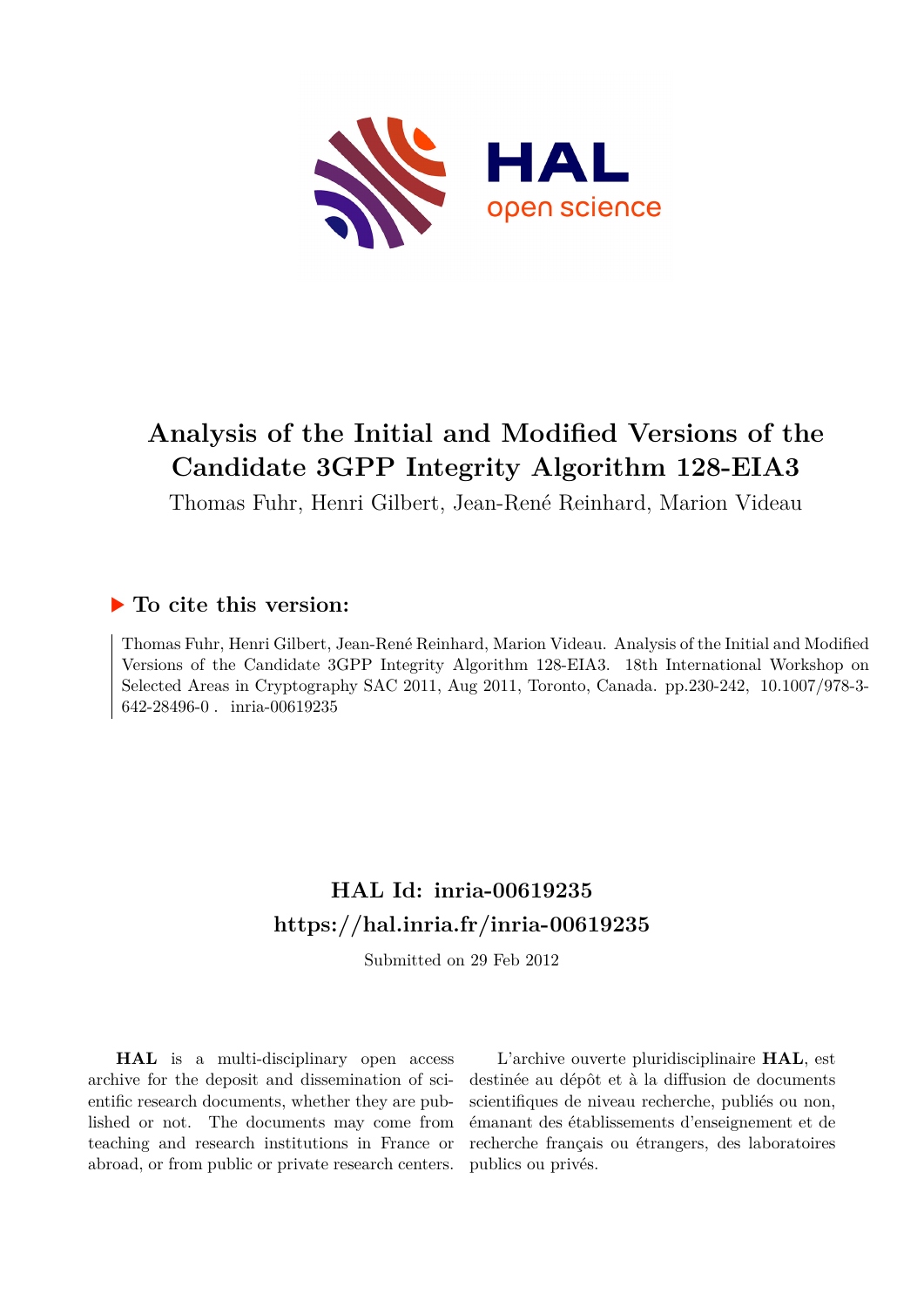## Analysis of the Initial and Modified Versions of the Candidate 3GPP Integrity Algorithm 128-EIA3

Thomas Fuhr, Henri Gilbert, Jean-René Reinhard, and Marion Videau<sup>\*</sup>

ANSSI, France {thomas.fuhr, henri.gilbert, jean-rene.reinhard, marion.videau}@ssi.gouv.fr

Abstract. In this paper we investigate the security of the two most recent versions of the message authentication code 128-EIA3, which is considered for adoption as a third integrity algorithm in the emerging 3GPP standard LTE. We first present an efficient existential forgery attack against the June 2010 version of the algorithm. This attack allows, given any message and the associated MAC value under an unknown integrity key and an initial vector, to predict the MAC value of a related message under the same key and the same initial vector with a success probability 1/2. We then briefly analyse the tweaked version of the algorithm that was introduced in January 2011 to circumvent this attack. We give some evidence that while this new version offers a provable resistance against similar forgery attacks under the assumption that (key, IV) pairs are never reused by any legitimate sender or receiver, some of its design features limit its resilience against IV reuse.

Keywords: cryptanalysis, message authentication codes, existential forgery attacks, universal hashing

#### 1 Introduction

A set of two cryptographic algorithms is currently considered for inclusion in the emerging mobile communications standard LTE of the 3rd Generation Partnership Project 3GPP. It consists of an encryption algorithm named [1](#page-1-0)28-EEA3 and an integrity algorithm named  $128$ -EIA3<sup>1</sup> — that are both derived from a core stream cipher named ZUC. The algorithms ZUC, 128-EEA3, and 128-EIA3 were designed by the Data Assurance

 $^{\star}$ also with Université Henri Poincaré-Nancy 1 / LORIA, France.

<span id="page-1-0"></span><sup>&</sup>lt;sup>1</sup> EEA stands for "EPS Encryption Algorithm" and EIA stands for "EPS Integrity Algorithm". EPS (Evolved Packet System) is an evolution of the third generation system UMTS that consists of new radio access system named LTE (Long Term Evolution) and a new core network named SAE (System Architecture Evolution).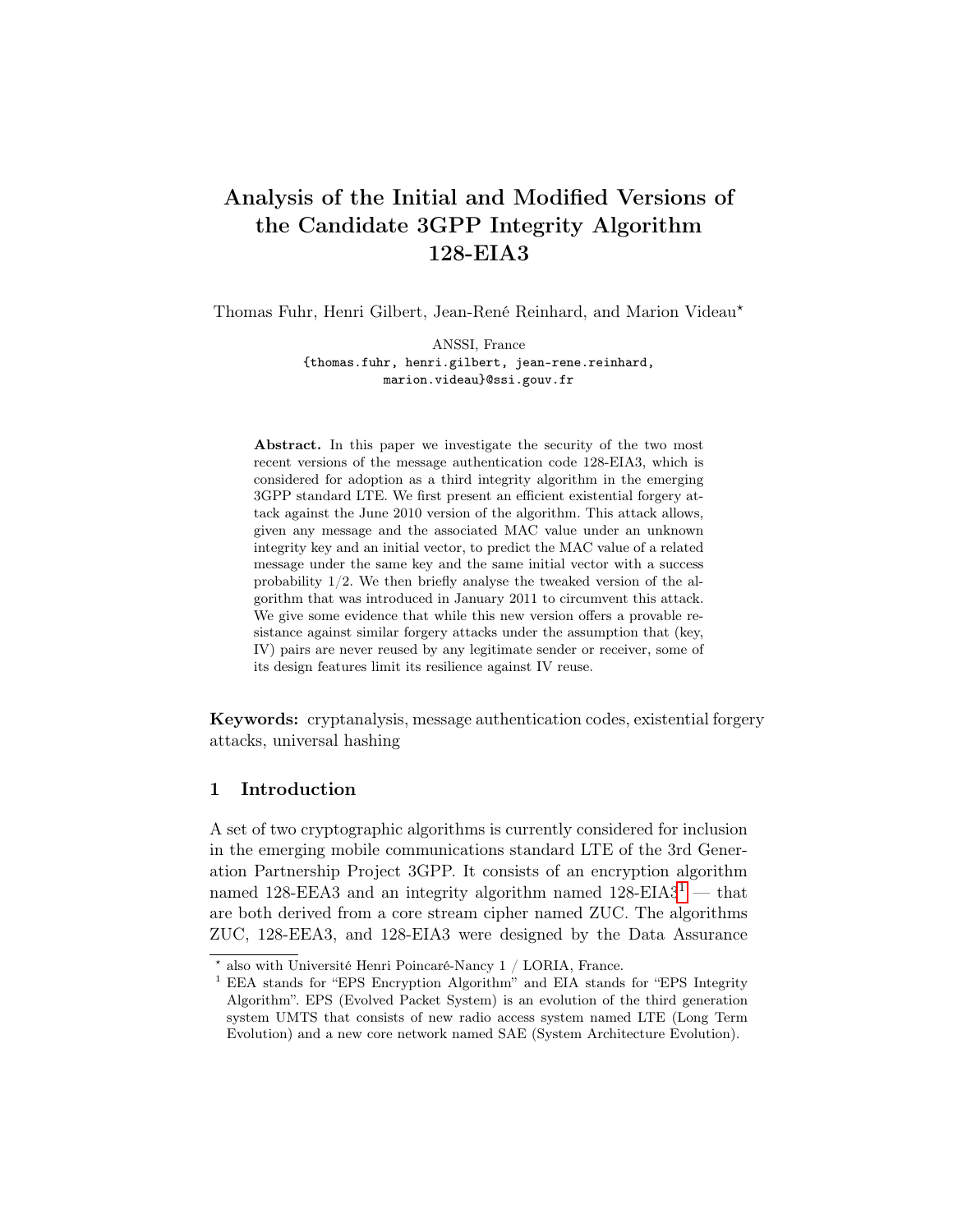and Communication Security Research Center (DACAS) of the Chinese Academy of Sciences.

An initial version of the specifications of 128-EEA3/EIA3 and ZUC, that is referred to in the sequel as v1.4, was produced in June 2010 and published on the GSMA web site for an initial public evaluation [\[5,](#page-13-0)[6\]](#page-13-1). Following the discovery of some cryptographic weaknesses in the ZUC v1.4 initialisation [\[20](#page-14-0)[,18\]](#page-14-1) and of the forgery attack on 128-EIA3 v1.4 reported in this paper, tweaks to the specifications of ZUC and EIA3 were introduced by the designers and a modified version of the specifications referred to in the sequel as v1.5 was published in January 2011 for a second public evaluation period [\[8](#page-13-2)[,9\]](#page-14-2). After its adoption by 3GPP, 128-EEA3/EIA3 will represent the third LTE encryption and integrity algorithm set, in addition to the already adopted sets 128-EEA1/EIA1 [\[4\]](#page-13-3) based on the stream cipher SNOW 3G and 128-EEA2/EIA2 [\[1,](#page-13-4) Annex B] based on AES.

The integrity algorithm 128-EIA3 is an IV-dependent MAC that takes as input (1) a 128-bit key, (2) various public parameters that together determine a 128-bit initial vector, (3) an input message of length between 1 and 20000 bits, and produces a 32-bit MAC value. It uses an universal hash function-based construction and has therefore many features in common with the algorithms of the well known Wegman-Carter family of message authentication codes [\[3,](#page-13-5)[19\]](#page-14-3).

As already mentioned, we denote by 128-EIA3 v1.4 (resp. 128-EIA3 v1.5) the initial version specified in [\[5\]](#page-13-0) (resp.the modified version specified in [\[8\]](#page-13-2)). In this paper we analyse the security of both versions. We first show that 128-EIA3 v1.4 is vulnerable to a simple existential forgery attack. Given any known message M, any known or unknown initial vector, and the associated MAC under an unknown key, it is possible to predict the MAC value associated with a new message  $M' \neq M$  derived from M under the same initial vector and the same unknown key, with a success probability 1/2. This attack is generic, it does not rely on any specific feature of ZUC and works with any underlying stream cipher. It exploits a subtle deviation of 128-EIA3 v1.4 from the requirements of the Wegman-Carter paradigm. The latter requirements can be informally summarized by saying that mask values must behave as one-time masks, which is not the case for 128-EIA3 v1.4. As will be shown in the sequel, distinct 128-EIA3 v1.4 mask values are not necessarily independent. Indeed, in 128-EIA3 v1.4, the mechanism used to generate the masking values applied to the output of the universal hash function does not match the model used in the proof. Consequently, the arguments from [\[12\]](#page-14-4) and [\[16\]](#page-14-5) that are invoked in the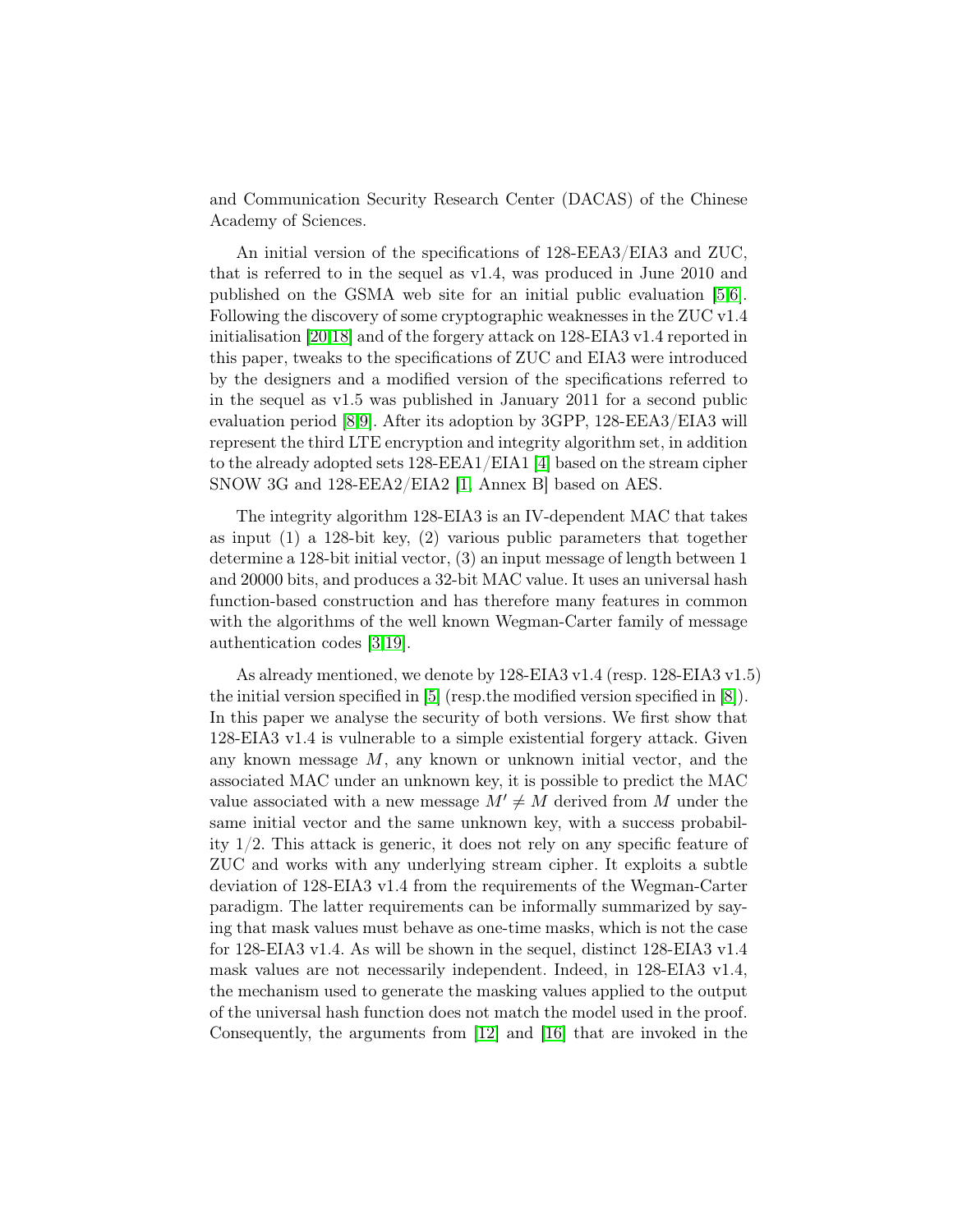design and evaluation report [\[7\]](#page-13-6) to infer bounds on the success probability of forgery attacks on 128-EIA3 v1.4 are not applicable.

In [\[8\]](#page-13-2), a tweak leading to 128-EIA3 v1.5 has been proposed to circumvent this attack. Through an improved generation procedure, masking values are either equal or independent. However, it can be observed that for distinct messages, no separation between the ZUC keystream bits involved in the universal hash function computation and those involved in the generation of the masking values is ensured.

While this represents a deviation from the requirements on masking values used in the Wegman-Carter paradigm, the security consequences are much less dramatic than for the initial MAC (v1.4) since an ad hoc proof given in [\[10\]](#page-14-6) allows to show that the modified MAC offers a provable resistance against existential forgery attacks under the assumption that the same (key, IV) pair can never be re-used, neither by the MAC issuer nor by the MAC verifier. We show that this property however affects the resilience of 128-EIA3 v1.5 against forgery attacks if IV repetitions occur. We further observe that independently of this property, the universal hash function structure also results in some limitations of this resilience. This leads us to investigate the resistance of 128-EIA3 v1.5 and one natural variant of this MAC against forgery attacks involving three pairwise distinct messages and the same IV value. We make no claims regarding the practical applicability of the identified nonce repetition attacks to the LTE system.

In Section [3,](#page-4-0) we give a short description of the 128-EIA3 algorithms. We then describe the attack on v1.4 in Section [4](#page-5-0) and discuss the reasons why the security proofs for related constructions by Krawczyk [\[12\]](#page-14-4) and Shoup [\[16\]](#page-14-5) do not guarantee the security of 128-EIA3 v1.4. In Section [5,](#page-8-0) we state a property which, although it may not be considered as an attack in standard security models, underscores the lack of robustness of 128-EIA3 v1.5 against nonce repetition. We also explain why a simple modification of 128-EIA3 fails to completely suppress such properties because of the universal hashing underlying structure.

#### 2 Notation

Throughout the paper, we use the following notation.

- $-$  S is a stream cipher.
- For two finite bitstrings  $A = (a^0, \ldots, a^{\ell-1})$  and  $B = (b^0, \ldots, b^{m-1}),$  $A||B$  denotes the concatenation of A and B, i.e. the bitstring  $(a^0, \ldots, a^{\ell-1}, b^0, \ldots, b^{m-1}).$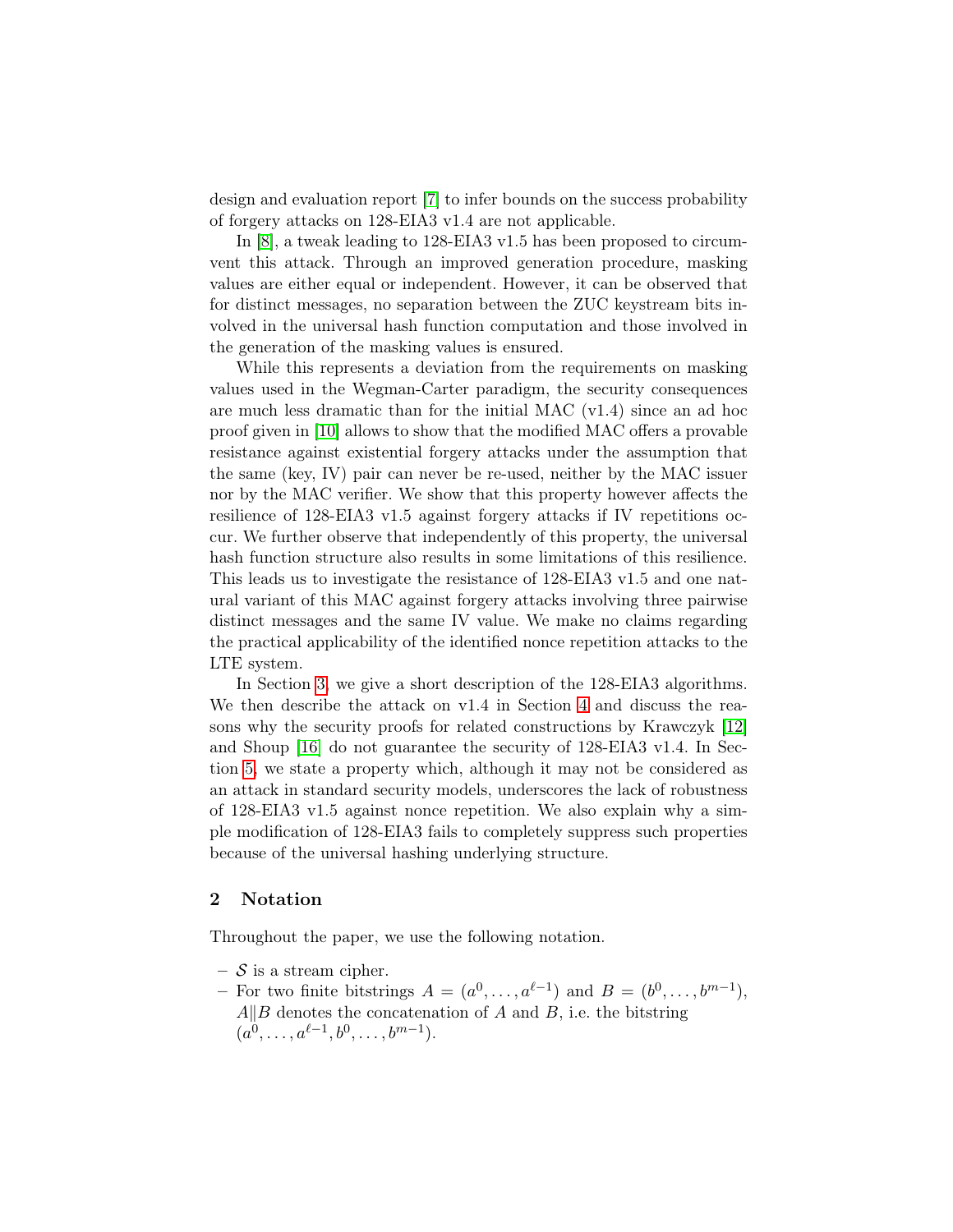- For a bitstring  $A = (a^0, \ldots)$  of length  $\geq j + 1$ ,  $A|_{j}^{i}, 0 \leq i \leq j$ , denotes the  $(j-i+1)$ -bit string obtained from the consecutive bits of A between indices i and j, i.e.  $A|_{j}^{i} = (a^{i}, \ldots, a^{j}).$
- $-0^{\ell}$  denotes the bitstring of length  $\ell$  whose bits are all zero.
- $W^{(i)}$  denotes the *i*-th bit of a 32-bit word W.
- Let consider a 32-bit word  $W = (W^{(0)}, \ldots, W^{(31)})$  and an integer a between 1 and 31. Then  $W \ll a$  denotes the  $(32 - a)$ -bit word resulting from a left shift of W by a positions and a truncation of the *a* rightmost bits. More precisely,  $W \ll a = (W^{(a)}, \ldots, W^{(31)})$ . The  $(32 - b)$ -bit word,  $W \gg b$ , resulting from the right shift of W by b positions and a truncation of the b leftmost bits is defined in the same way. We have  $W \gg b = (W^{(0)}, \ldots, W^{(31-b)})$ .<sup>[2](#page-4-1)</sup>

#### <span id="page-4-0"></span>3 Description of the 128-EIA3 Integrity Algorithms

The integrity algorithms 128-EIA3 make a black box use of a stream cipher to generate a keystream from a key and an initial value. A stream cipher S is an algorithm that takes as input a k-bit key IK and an nbit initialisation value IV and outputs a binary sequence  $z_0, \ldots, z_i, \ldots$ named the keystream. The keystream is used to compute a 32-bit MAC value Tag according to the procedure described in Algorithm [1](#page-5-1) which includes versions v1.4 and v1.5 for conciseness.

Stated differently, the MAC value  $T$  associated with  $IK, IV$ , and an  $ℓ$ -bit message  $M = (m_0, \ldots, m_{ℓ-1})$  is derived by accumulating (for a set of positions  $i$  determined by the message bits and the message length) 32-bit words  $W_i = (z_i, \ldots, z_{i+31})$  extracted from the keystream by applying it a 32-bit "sliding window":

$$
T=(\bigoplus_{i=0}^{\ell-1}m_iW_i)\oplus W_{\ell}\oplus W_{mask},
$$

where  $W_{mask} = W_{L-32}$  with the value L being different between v1.4 and v1.5, i.e.  $W_{mask} = W_{\ell+32}$  for v1.4 and  $W_{mask} = W_{\lceil \frac{\ell}{32} \rceil \times 32 + 32}$  for v1.5. The parameter lengths used in 128-EIA3 are:  $k = n = 128$  and  $1 \leq \ell \leq 20000$ .

In fact, the MAC of a message M is computed as

$$
MAC(M) = H_{(z_0,\ldots,z_{\ell+31})}(M) \oplus W_{mask},
$$

<span id="page-4-1"></span>We are thus using the same somewhat unusual convention as in [\[6\]](#page-13-1) for defining the symbols "≫" and "≪" as a "shift and truncate" rather than mere shifts. This is motivated by the fact that this convention is more convenient for presenting the attack of Section [4.](#page-5-0)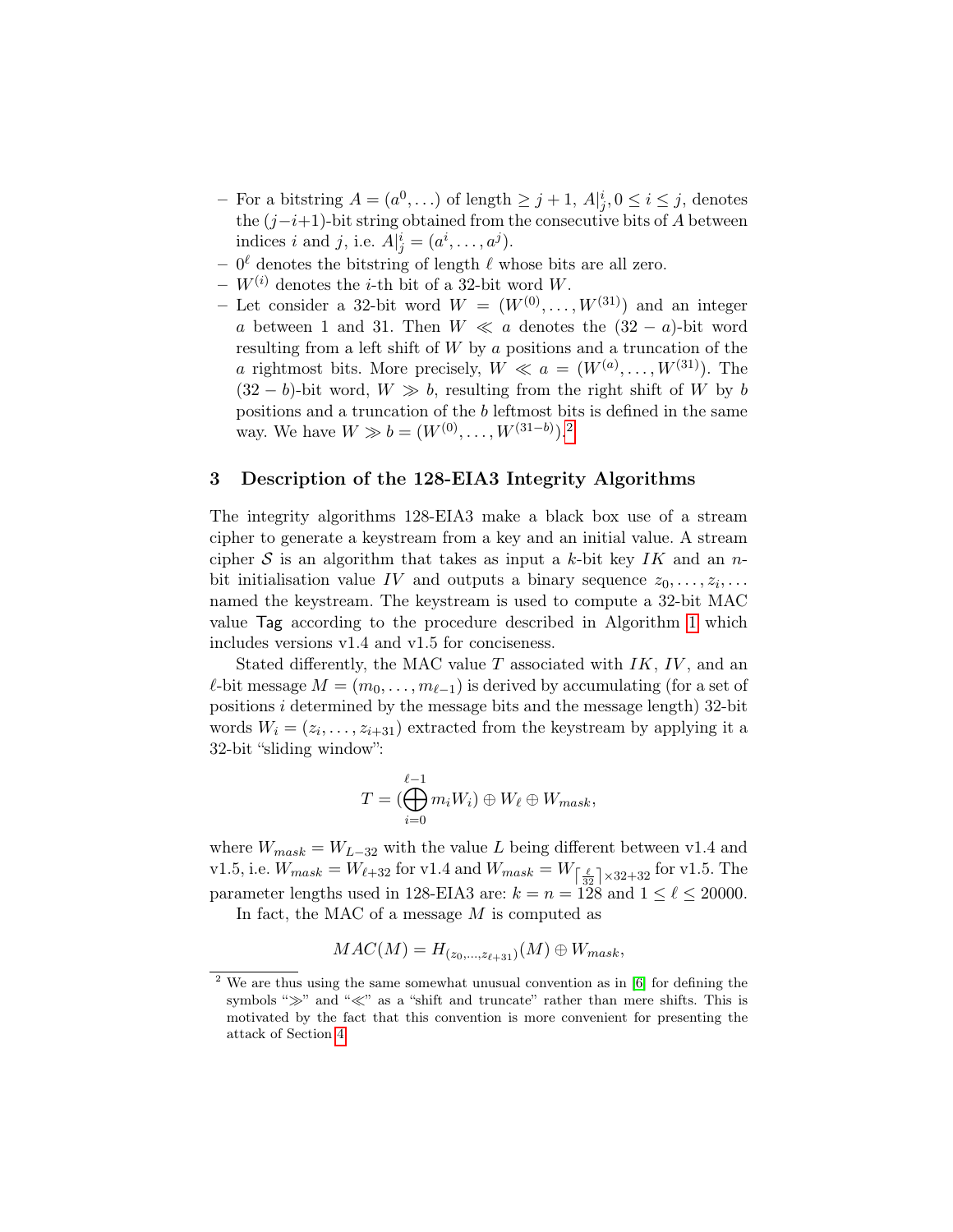<span id="page-5-1"></span>Algorithm 1 The 128-EIA3 MAC algorithms

**Input:**  $IK \in \{0,1\}^k$ ,  $IV \in \{0,1\}^n$ ,  $1 \leq \ell \leq 20000$  $\textbf{Input:} \quad M = (m_0, \ldots, m_{\ell-1}) \in \{0,1\}^{\ell}$ if v1.4 then  $L = \ell + 64$ else if v1.5 then  $L =$  $\left\lceil \frac{\ell}{32} \right\rceil$  $\times$  32 + 64 {This is the only difference between v1.4 and v1.5} end if  $(z_0, \ldots, z_{L-1}) \leftarrow \mathcal{S}(IK, IV)|_{L-1}^0$  $\text{Tag} = 0$ for  $i = 0$  to  $\ell - 1$  do  $W_i \leftarrow (z_i, \ldots, z_{i+31})$ if  $m_i = 1$  then  $\mathsf{Tag} \leftarrow \mathsf{Tag} \oplus W_i$ end if end for  $W_{\ell} \leftarrow (z_{\ell}, \ldots, z_{\ell+31})$  $\mathsf{Tag} \leftarrow \mathsf{Tag} \oplus W_{\ell}$  $W_{mask} \leftarrow (z_{L-32}, \ldots, z_{L-1})$  $\mathsf{Tag} \leftarrow \mathsf{Tag} \oplus W_{mask}$ return Tag

where  $(H_{(.)})$  is a family of universal hash functions based on Toeplitz matrices with pseudorandom coefficients taken from a stream cipher output. We have:

 $\blacksquare$ 

| $H_{(z_0,,z_{\ell+31})}(m_0,,m_{\ell-1}) = [m_0, m_1,,m_{\ell-1}, 1] \cdot \begin{bmatrix} z_0 & z_1 &  & z_{31} \\ z_1 & z_2 &  & z_{32} \\ z_2 & z_3 &  & z_{33} \\ \vdots & \vdots & \ddots & \vdots \\ z_{\ell} & z_{\ell+1} &  & z_{\ell+31} \end{bmatrix}$ |  |  |  |
|------------------------------------------------------------------------------------------------------------------------------------------------------------------------------------------------------------------------------------------------------------------|--|--|--|
|                                                                                                                                                                                                                                                                  |  |  |  |
|                                                                                                                                                                                                                                                                  |  |  |  |
|                                                                                                                                                                                                                                                                  |  |  |  |
|                                                                                                                                                                                                                                                                  |  |  |  |

#### <span id="page-5-0"></span>4 An Existential Forgery Attack against 128-EIA3 v1.4

In this section we describe an attack on the first version of 128-EIA3, that we call 128-EIA3 v1.4. This algorithm has some specific properties that we will now exploit to transform a valid MAC for a message M into a valid MAC for a message  $M'$  related to  $M$ .

#### 4.1 Description of the substitution attack

We can notice that the words  $W_i$  derived from the keystream and corresponding to message bits  $m_i$  are not independent from each other. More precisely, we have:  $W_{i+1} = ((W_i \ll 1), z_{i+32}).$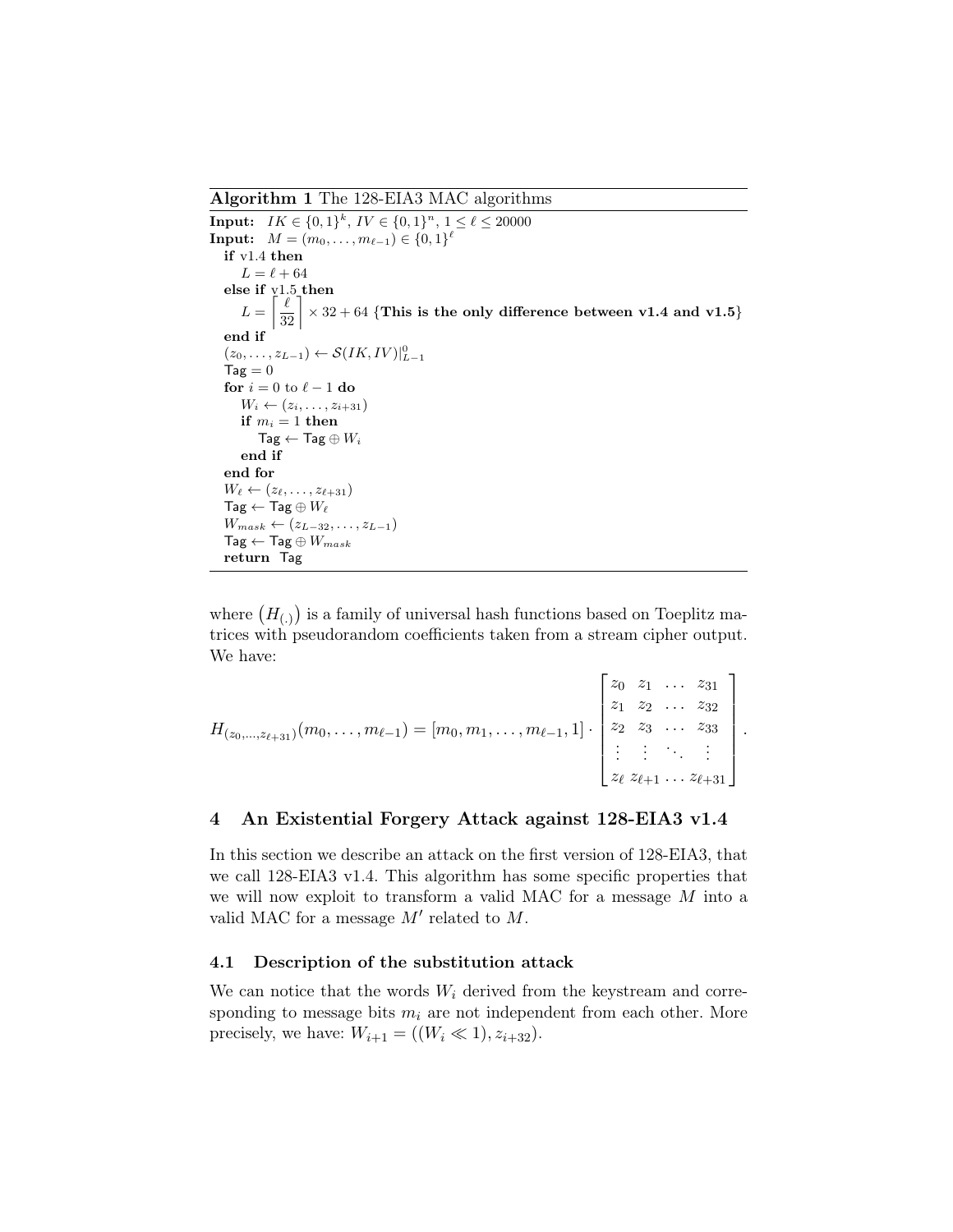Moreover the "one-time masks"  $W_{mask}$  associated with identical values of IV but different message lengths are related. We have:

$$
W_{mask} = (z_{\ell(M)+32}, \ldots, z_{\ell(M)+63}),
$$

where  $\ell(M)$  denotes the length of the message M. Let us suppose that  $W_{mask}$  is the one-time mask generated for the input  $(IK, IV, M)$  and  $W'_{mask}$  is the one-time mask generated for the input  $(IK, IV, M')$ . If  $\ell(M') - \ell(M) = \Delta \ell$  with  $0 < \Delta \ell < 32$ , we have:

$$
W'_{mask} = (W_{mask} \ll \Delta \ell, \beta_0, \ldots, \beta_{\Delta \ell-1}),
$$

for some bit values  $\beta_i$ . We can use these relations in a substitution attack.

Let us suppose that the adversary knows a valid MAC value T for a given message  $M = (m_0, \ldots, m_{\ell-1})$  of length  $\ell$  bits under a given IV value  $IV$  and a key  $IK$ . This MAC can be transformed with probability  $1/2$  into a valid MAC, T', for the  $(\ell + 1)$ -bit message  $M' =$  $(0, m_0, \ldots, m_{\ell-1})$  under the same IV value IV and the same key IK.

Let us analyse what happens during the computation of the MAC for  $M'$  (under the same IV value IV and the same key IK). The generated keystream  $z_0, \ldots, z_{\ell+64}$  is the same as the keystream that was used to compute T, with one extra bit:  $z_{\ell+64}$ . As a consequence, the words  $W_i, 0 \leq i \leq \ell$  are identical. The one-time mask used is  $W'_{mask}$  =  $(z_{\ell+33},...,z_{\ell+64}) = ((W_{mask} \ll 1), z_{\ell+64})$ . Then, the MAC value T' is given by the following formula:

$$
T' = \left(\bigoplus_{i=0}^{\ell} m'_i W_i\right) \oplus W_{\ell+1} \oplus W'_{mask}
$$
  
\n
$$
= \left(\bigoplus_{i=0}^{\ell-1} m_i W_{i+1}\right) \oplus W_{\ell+1} \oplus W'_{mask}
$$
  
\n
$$
= \left(\bigoplus_{i=0}^{\ell-1} m_i ((W_i \ll 1), z_{i+32})\right) \oplus (W_{\ell} \ll 1, z_{\ell+32}) \oplus ((W_{mask} \ll 1), z_{\ell+64})
$$
  
\n
$$
= \left(\left(\left(\bigoplus_{i=0}^{\ell-1} m_i W_i\right) \oplus W_{\ell} \oplus W_{mask}\right) \ll 1, \beta\right)
$$
  
\n
$$
= (T \ll 1, \beta), \text{ with } \beta = \bigoplus_{i=0}^{\ell-1} m_i z_{i+32} \oplus z_{\ell+32} \oplus z_{\ell+64}.
$$

The value  $(T \ll 1, \beta)$  is thus a valid MAC for M'. Knowing T, the adversary only needs to guess the value of bit  $\beta$ , which happens with probability 1/2.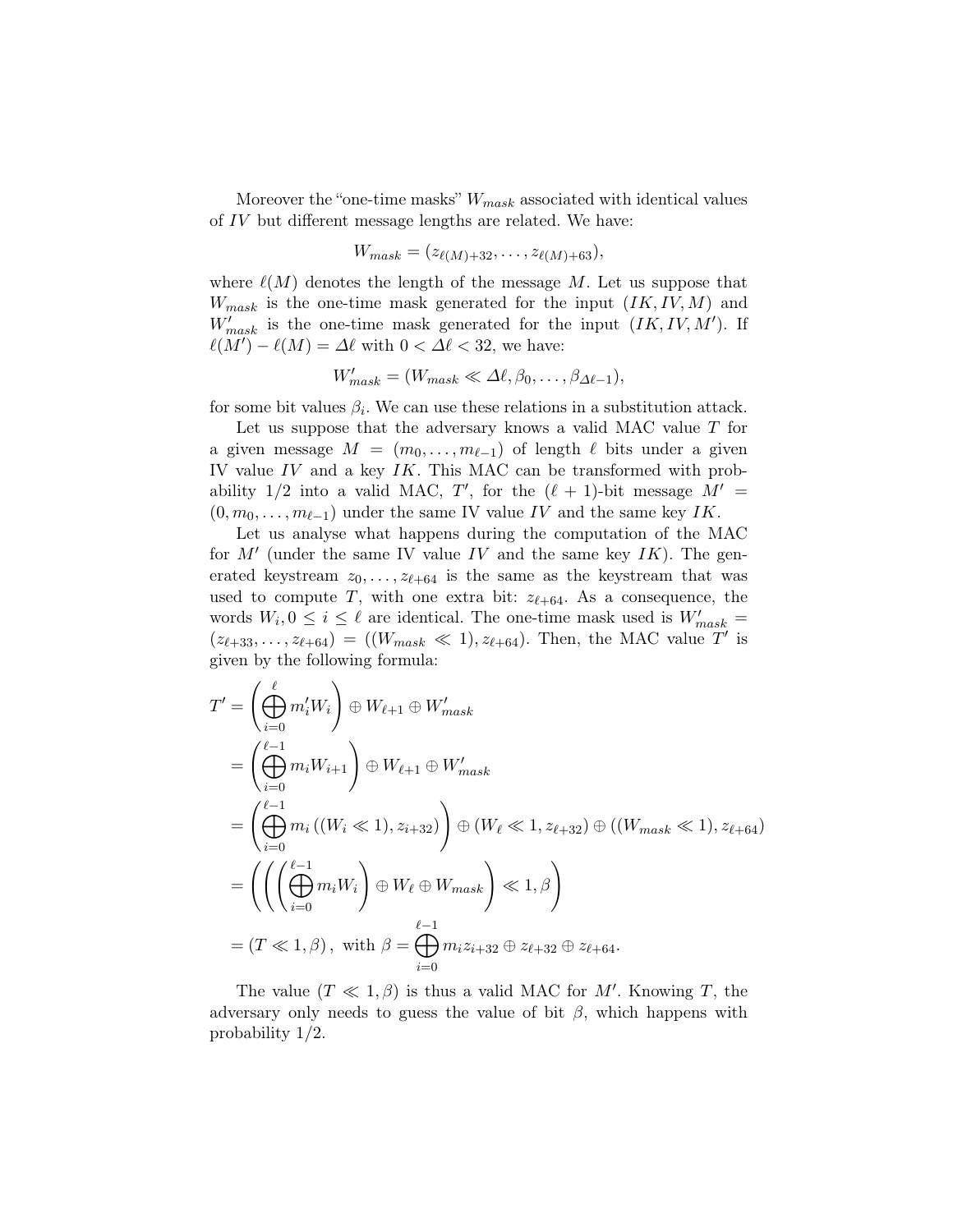This attack can naturally be generalized by recurrence to generate a valid MAC for  $(0^r||M)$ , with probability  $2^{-r}$ , when  $r < 32$ : the corresponding tag is then  $T_r = ((T \ll r), \beta_0, \ldots, \beta_{r-1})$  for some value of the bits  $(\beta_0, \ldots, \beta_{r-1})$ .

Equivalently, we have that  $T = (\alpha_0, \ldots, \alpha_{r-1}, T_r \gg r)$ . This equation enables an adversary to transform a valid MAC  $IV, T_r$  for  $(0^r || M)$  into a valid MAC for  $M$  with probability  $2^{-r}$ .

The attack was checked for  $r = 1$  and larger values of r on a few examples, using the implementation programs provided in the annexes of the specification documents [\[5,](#page-13-0)[6\]](#page-13-1).

#### 4.2 Partial Flaw in 128-EIA3 v1.4 Security Arguments

The Design and Evaluation Report [\[7\]](#page-13-6) that accompanied version 1.4 erroneously invokes the security proofs of [\[16\]](#page-14-5) to infer that in the case of 128-EIA3 v1.4, no forgery of a new message can succeed with probability higher than  $2^{-32}$ . The argument comes from the fact that the algorithm makes use of an  $\varepsilon$ -almost XOR universal ( $\varepsilon$ -AXU) family of hash functions with  $\varepsilon = 2^{-32}$ .

**Definition 1.** [\[3,](#page-13-5)[19](#page-14-3)[,17,](#page-14-7)[12](#page-14-4)[,14\]](#page-14-8) A family of hash functions  $\{H_K\}_{K \in \{0,1\}^k}$ of range  $\{0,1\}^t$  is  $\varepsilon$ -AXU if for any two distinct messages M, M' in  $\{0,1\}^*$ and any  $c \in \{0,1\}^t$ 

$$
Pr_{K \in \{0,1\}^k}[H_K(M) \oplus H_K(M') = c] \leq \varepsilon.
$$

In [\[7\]](#page-13-6), a proof is given that for any value of  $IV$ , the family of hash functions used in 128-EIA3, i.e. the intermediate value obtained in the MAC computation associated with key  $K$  just before before the exclusive or with  $W_{mask}$  is  $\varepsilon$ -AXU with  $\varepsilon = 2^{-32}$ .

As far as we know, the first construction of a secure MAC using  $\varepsilon$ -AXU hash functions has been issued by Krawczyk [\[12\]](#page-14-4), who proved that given  $H_K(M) \oplus r$  for secret uniformly drawn values of K and r, an adversary cannot determine  $H_K(M')\oplus r$  with probability higher than  $\varepsilon$ . The onetime mask generation issue is briefly addressed by noticing that in most practical applications, the mask generation will rely on a stream cipher.

In [\[14,](#page-14-8) Appendix B], the security notions related to a Wegman-Carter MAC scheme using a pseudorandom function producing the one-time mask from a counter cnt is stated. In [\[15,](#page-14-9) Proposition 14], the probability of a forgery success is computed. The scheme is defined by: a finite PRF  $F: \{0,1\}^{\kappa} \times \{0,1\}^n \to \{0,1\}^t$ , a counter cnt  $\in \{0,1\}^n$ , and a family of universal hash functions  ${H_K}_{K \in \{0,1\}^k}$ . The computation and the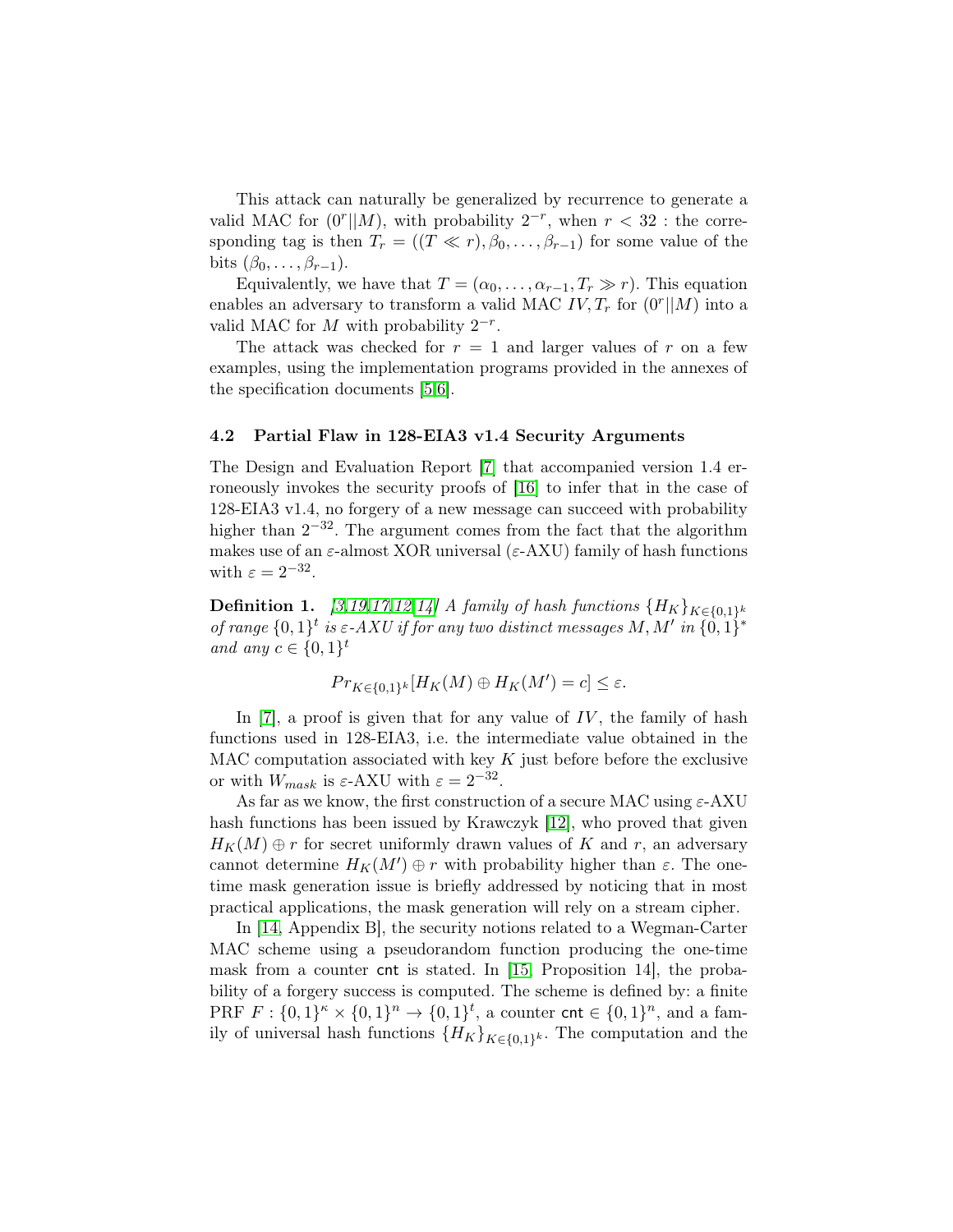verification of MACs require to share an integrity key that consists of a random  $a \in \{0,1\}^{\kappa}$  and a random  $K \in \{0,1\}^k$ . At most  $2^n$  messages may be MACed with the same key a, and

$$
MAC(M) = (cnt, F_a (cnt) \oplus H_K(M)).
$$

All the models used for the proofs assume that the hash function and the pseudorandom function are randomly chosen and in particular that they are independent from each other. In the case of 128-EIA3 v1.4, the construction does not fit the model as the two are related. Moreover, what makes our attack work is that the one-time masks used for messages M and  $M'$  of distinct lengths are different but related. In fact, we have:

$$
MAC(M) = (\mathsf{cnt}, \mathcal{S}(IK, \mathsf{cnt})|_{\ell(M)+63}^{\ell(M)+32} \oplus H_{\mathcal{S}(IK, \mathsf{cnt})|_{\ell(M)+31}^0}(M)).
$$

We see that the mask computation also involves the message length and leads to distinct, but related mask values, for identical IVs and different message lengths. Therefore no existing proof applies and we manage to derive an attack against v1.4.

#### <span id="page-8-0"></span>5 Sensitivity of 128-EIA3 v1.5 to Nonce Reuse

In order to resist to our forgery attack, 128-EIA3 has been tweaked [\[8\]](#page-13-2), leading to the specification of 128-EIA3 v1.5. This new version corresponds to the condition v1.5 in Algorithm [1.](#page-5-1) The tweak ensures that mask values generated by the algorithm for a given (key, IV) pair for different messages are either equal or independent through an improved selection of the location in the keystream from which the mask value is extracted:

$$
W_{mask} = (z_{L-32}, \ldots, z_{L-1}),
$$
 with  $L = \left\lceil \frac{\ell(M)}{32} \right\rceil \times 32 + 64.$ 

This comes at the cost of using a slightly longer part of the keystream. Although this ensures resistance against forgery attacks under the assumptions that (1) neither the MAC issuer nor the MAC verifier reuse any IV value under the same key and the (2) the keystream bits generated by ZUC are indistiguishable from random, as proven in [\[10,](#page-14-6) Section 11], we remark that this scheme remains fragile towards IV reuse.

In [\[15](#page-14-9)[,16\]](#page-14-5), the question of a stateful MAC (implying a counter) against a stateless MAC (with a randomly chosen IV) is briefly discussed. It is underlined in [\[16\]](#page-14-5) that reliably maintaining a state may be difficult. Practical experience shows that the correct handling of IVs is not a trivial task.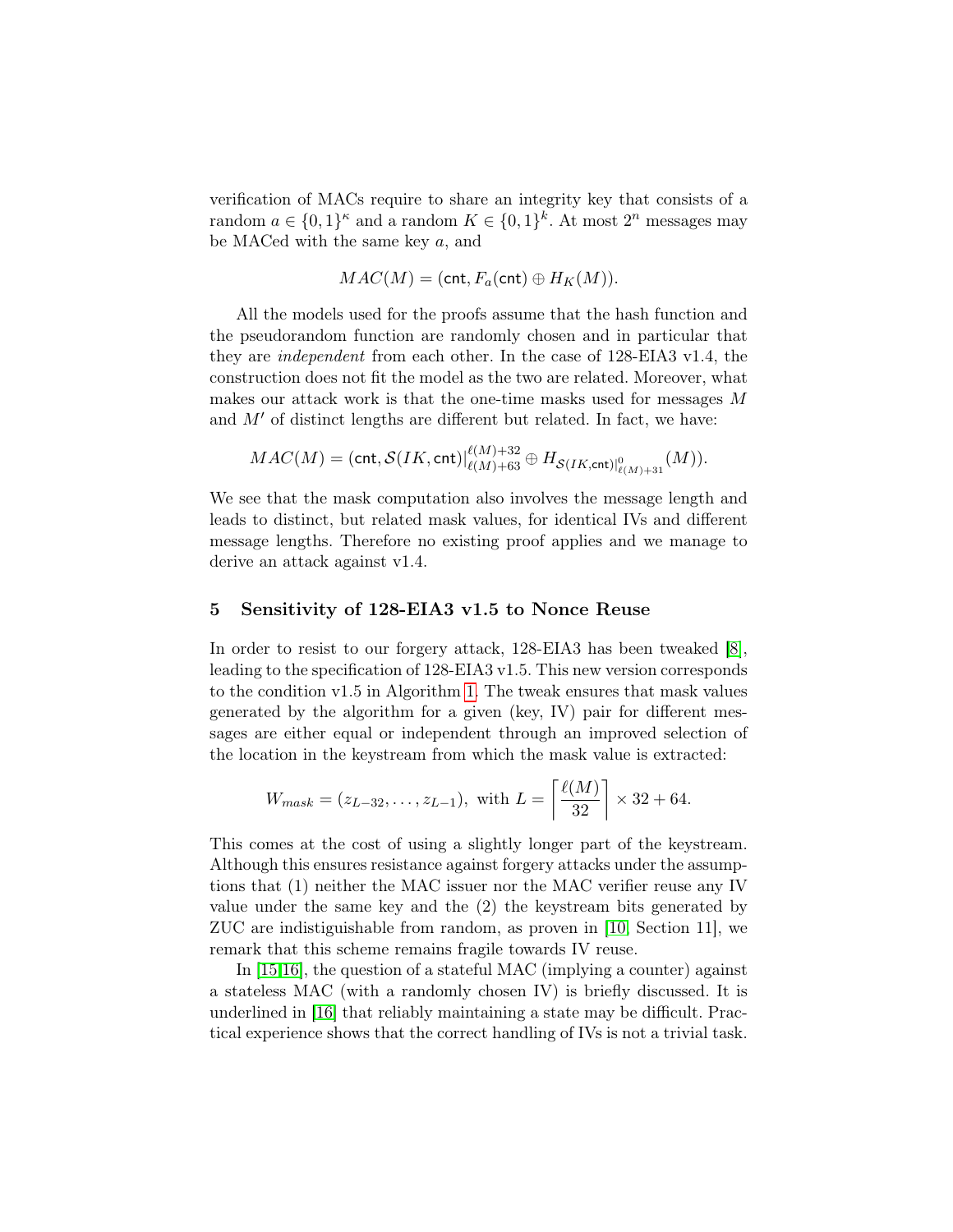Indeed, there is far from a theoretical security requirement to a practical implementation of a scheme and former IV critical modes like CBC have already been subjected to attacks against practical implementations (see e.g. [\[13\]](#page-14-10)). Therefore we think that it is also important to assess the level of robustness of a scheme in the case of an improper handling of the IV.

In this section we expose two specific properties of 128-EIA3 v1.5, which do not affect a generic Wegman-Carter authentication scheme. These properties involve the MACs of three distinct messages under the same key/IV pair. Therefore, they might threaten the security of 128- EIA3 v1.5 if an adversary can get the MAC of two distinct messages under the same (key, IV) pair. Such an event can happen if IVs are mistakenly repeated by the MAC generating party. It can also happen without deviating from the expected behaviour of the message authentication through substitution attacks: the attacker may use verification queries to gain knowledge on the system [\[2](#page-13-7)[,11\]](#page-14-11). More in detail, two valid 128-EIA3 tag values can be obtained by an adversary for the same (key, IV) pair and two distinct messages with a non-negligible probability due to the short MAC size (32 bits): one from the MAC generating party and (with probability  $2^{-32}$ ) an extra one from the verifying party. This may allow the adversary to predict with certainty the MAC value of a third message with the same (key, IV) pair.<sup>[3](#page-9-0)</sup>

#### 5.1 On the Independance of Universal Hashing Keys and Masking Values

In the following we consider tags generated using the same key/IV pair. We remark that in the case of 128-EIA3 v1.5, even though masking values for two distinct messages are either equal or independent, the independence of the universal hash function keys (i.e. the keystream bits used in the computation of the hash value) and the masking values is not guaranteed. Parts of the keystream  $(z<sub>i</sub>)$  used as masking values for a message can be used during the universal hash function computation for a longer message, and conversely. This represents a deviation of the mask value generation of 128-EIA3 v1.5 from the Wegman-Carter paradigm. We show that consequently, while the proof of [\[10\]](#page-14-6) guarantees that the MACs associated with two distinct messages and the same IV value are independent and uniformly distributed, the knowledge of the tags of two

<span id="page-9-0"></span><sup>3</sup> Whether this third message and the associated tag can be successfully submitted to the verifying entity depends on wheter the IV repetition detection of this entity is effective or not.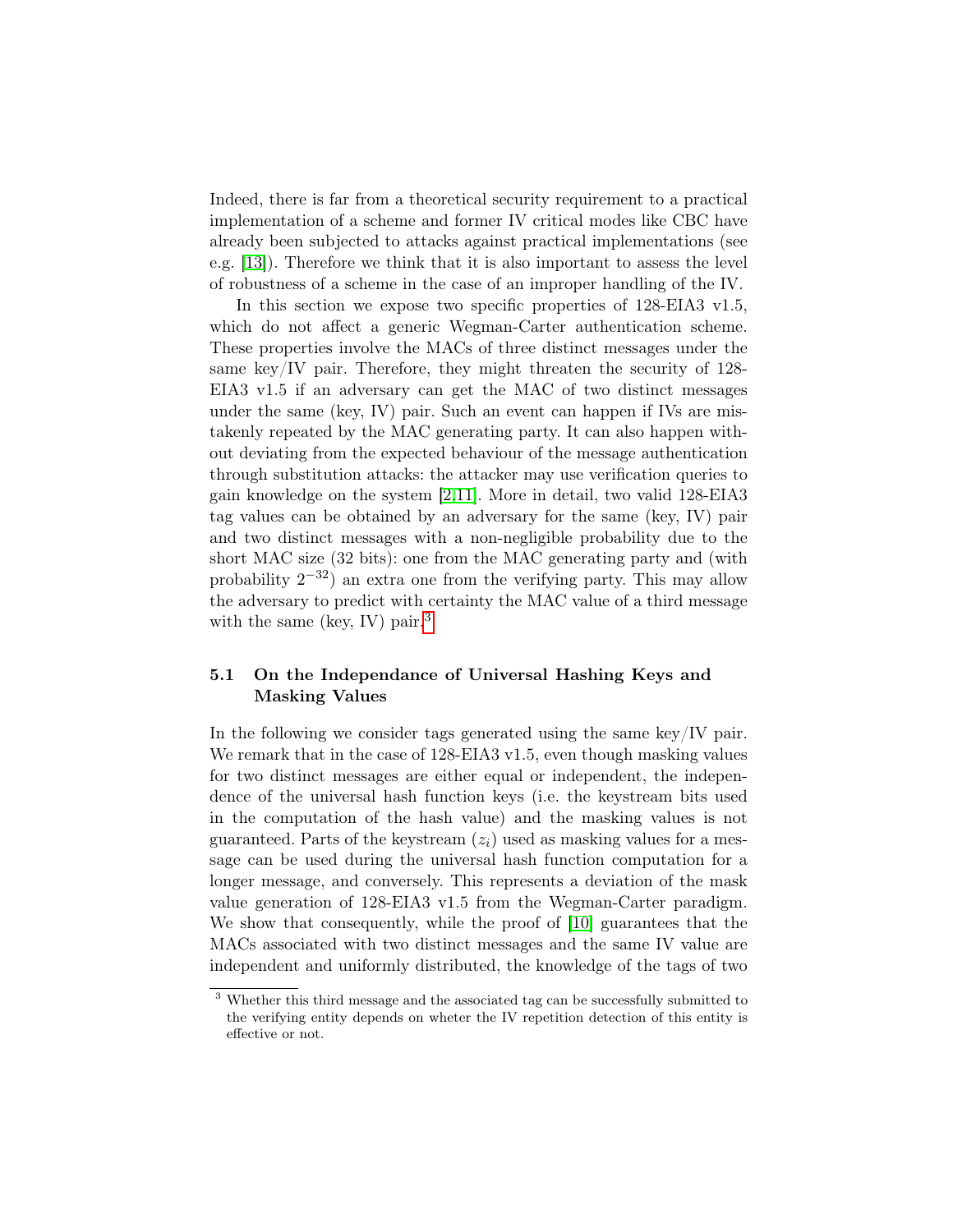related messages under the same (key, IV) pair may allow to compute the tag of a third message under the same key and IV. Consider any message  $M_1$  of arbitrary length  $\ell_1$ , any message  $M_2$  of length  $\ell_2 \geq 1+32(\lceil \frac{\ell_1}{32} \rceil+1)$ , and the message  $M_3 = M_2 \oplus \delta$  of length  $\ell_3 = \ell_2$ , where  $\delta$  is the bitstring of length  $\ell_2$  whose prefix of length  $\ell_1$  is  $M_1$  and whose other bits are zero except for the two bits at positions  $\ell_1$  and  $32(\lceil \frac{\ell_1}{32} \rceil + 1)$ . Then we have  $MAC(M_1) \oplus MAC(M_2) \oplus MAC(M_3) = 0.$  Indeed,

$$
\begin{array}{lll} \displaystyle MAC(M_1)=\bigoplus_{i=0}^{\ell_1-1}(m_i^1W_i) & \oplus \; W_{\ell_1}\,\oplus\,W_{32(\lceil\frac{\ell_1}{32}\rceil+1)},\\ \displaystyle MAC(M_2)=& \bigoplus_{i=0}^{\ell_2-1}(m_i^2W_i) & \oplus \; W_{\ell_2}\,\oplus\,W_{32(\lceil\frac{\ell_2}{32}\rceil+1)},\\ \displaystyle MAC(M_3)=\bigoplus_{i=0}^{\ell_1-1}(m_i^1W_i)\,\oplus\,\bigoplus_{i=0}^{\ell_2-1}(m_i^2W_i)\,\oplus\,W_{\ell_1}\,\oplus\,W_{32(\lceil\frac{\ell_1}{32}\rceil+1)} & \oplus \; W_{\ell_2}\,\oplus\,W_{32(\lceil\frac{\ell_2}{32}\rceil+1)}. \end{array}
$$

Consequently, for any such triplet of pairwise distinct messages the authentication codes of two messages gives a forgery for the third one.

The above 3-message forgery can be avoided by making the masking values and the universal hashing keys independent, for example by following the slightly modified MAC described in Algorithm [2.](#page-10-0)

#### <span id="page-10-0"></span>Algorithm 2 A modified version of 128-EIA3  $\textbf{Input:} \ \ \ IK \in \{0,1\}^k, \ IV \in \{0,1\}^n, \ \ell \in \mathbb{N}^*$  $\textbf{Input:} \quad M = (m_0, \ldots, m_{\ell-1}) \in \{0,1\}^{\ell}$  $(z_0, \ldots, z_{\ell+63}) \leftarrow \mathcal{S}(IK, IV)|_{\ell+63}^0$  $Tag = 0$  $W_{mask} \leftarrow (z_0, \ldots, z_{31})$ for  $i = 0$  to  $\ell - 1$  do  $W_i \leftarrow (z_{i+32}, \ldots, z_{i+63})$ if  $m_i = 1$  then  $Tag \leftarrow Tag \oplus W_i$ end if end for  $W_{\ell} \leftarrow (z_{\ell+32}, \ldots, z_{\ell+63})$  $\mathsf{Tag} \leftarrow \mathsf{Tag} \oplus W_\ell$  $\mathsf{Tag} \leftarrow \mathsf{Tag} \oplus W_{mask}$ return Tag

This algorithm is quite similar to 128-EIA3 and requires the same number of keystream bits and the same amount of computation as 128- EIA3 v1.4 — the single difference being that the mask value consists of the first keystream bits and the universal hash function output value is derived from the subsequent keystream bits. This scheme ensures the equality or independence of keystream bits used as masking values or universal hashing key when tagging two different messages. It is also closer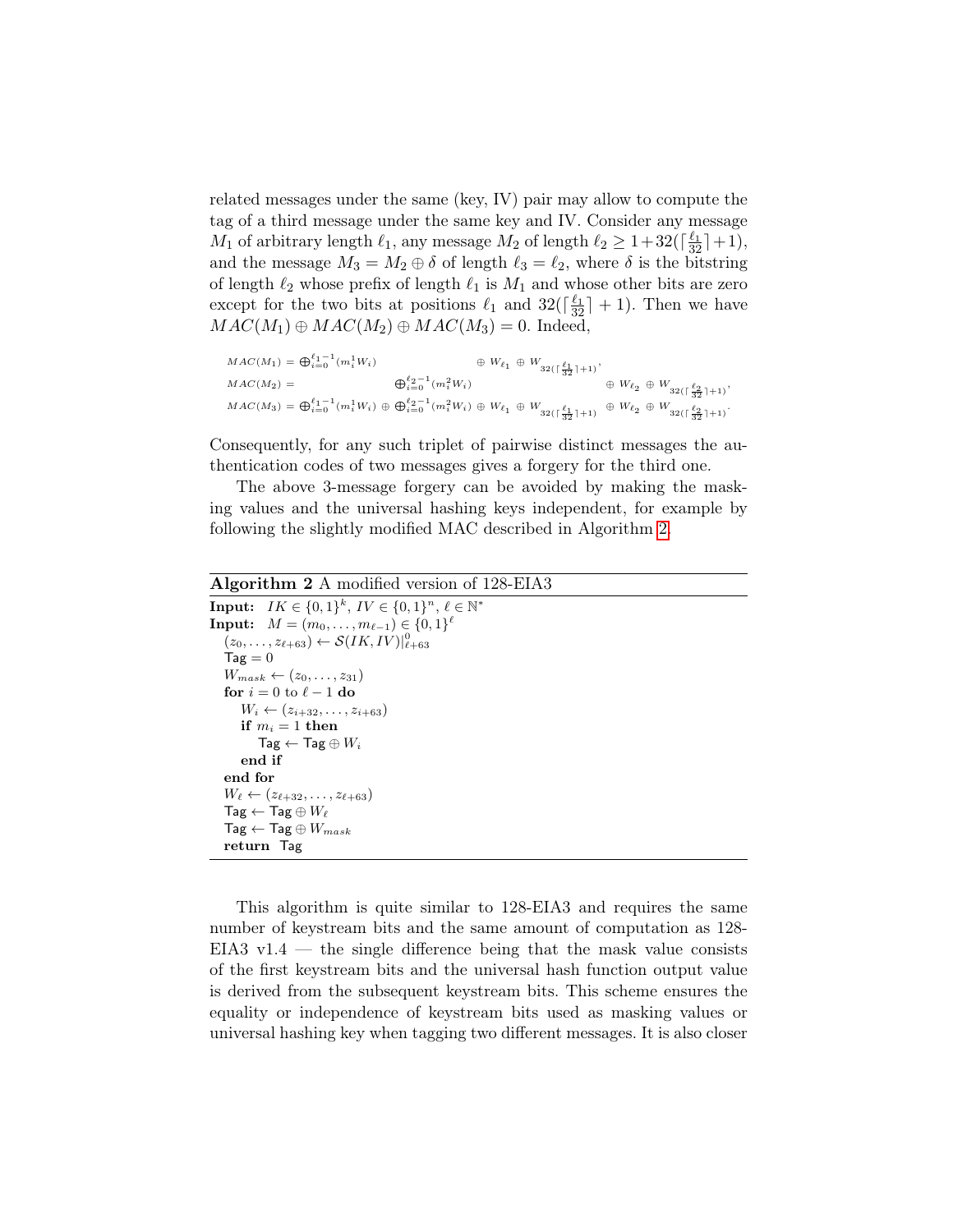to the Wegman-Carter paradigm in that the masking value computation does not depend on the message being tagged — which is not the case in 128-EIA3 v1.4 and v1.5, where the length of the tagged message impacts the masking value. Unfortunately some non-generic properties remain, that are related to the Toeplitz matrix structure underlying the universal hash function construction rather than to the masking values generation method and hold for both 128-EIA3 v1.5 and Algorithm [2.](#page-10-0)

#### 5.2 On the Sliding Property of the Universal Hash Function of 128-EIA3

In Section [4](#page-5-0) we exploited a sliding property of the universal hash function used by 128-EIA3. Let  $z$  be the keystream sequence used in the computation of the universal hash function (i.e. without the final encrypting mask value). We denote by  $H_z$  the universal hash function. Using the "slidingwindow" property of the construction based on Toeplitz matrices, we can derive the following property. For  $r < 32$ , we have

$$
H_z(0^r \parallel M) \gg r = H_z(M) \ll r.
$$

Let us now consider two messages M and  $M' = 0||M$  and assume that we got their tags  $T$  and  $T'$  under the same key/IV pair. Assume furthermore that these tag computations involve the same masking value  $W_{mask}$ . This is always the case in Algorithm [2](#page-10-0) and is true in 128-EIA3 v1.5 under some mild assumption on the length of M (namely that  $\ell \pmod{32} \neq 0$ ). Thus we get

$$
H_z(M') \oplus W_{mask} = T',
$$
  

$$
H_z(M) \oplus H_z(M') = T \oplus T'.
$$

Let us now consider  $M'' = 0^2 || M$ . We have

$$
(H_z(M') \oplus H_z(M'')) \gg 1 = (H_z(0||M) \oplus H_z(0||M')) \gg 1
$$
  
=  $(H_z(0||M) \gg 1) \oplus (H_z(0||M') \gg 1)$   
=  $(H_z(M) \ll 1) \oplus (H_z(M') \ll 1)$   
=  $(H_z(M) \oplus H_z(M')) \ll 1$   
=  $(T \oplus T') \ll 1$ .

By guessing a single bit, we thus get the value of  $H_z(M') \oplus H_z(M'')$ . Provided that the computation of the tag of  $M''$  involves the same masking value  $W_{mask}$  (i.e.  $\ell \pmod{32} \neq 31$  in the case of 128-EIA3 v1.5), by adding  $H_z(M') \oplus H_z(M'')$  to T' we get a tag value for  $M''$ .

In other words, one can find a triplet  $(M, M', M'')$  of pairwise distinct messages such that given the tags  $T$  and  $T'$  of the first two messages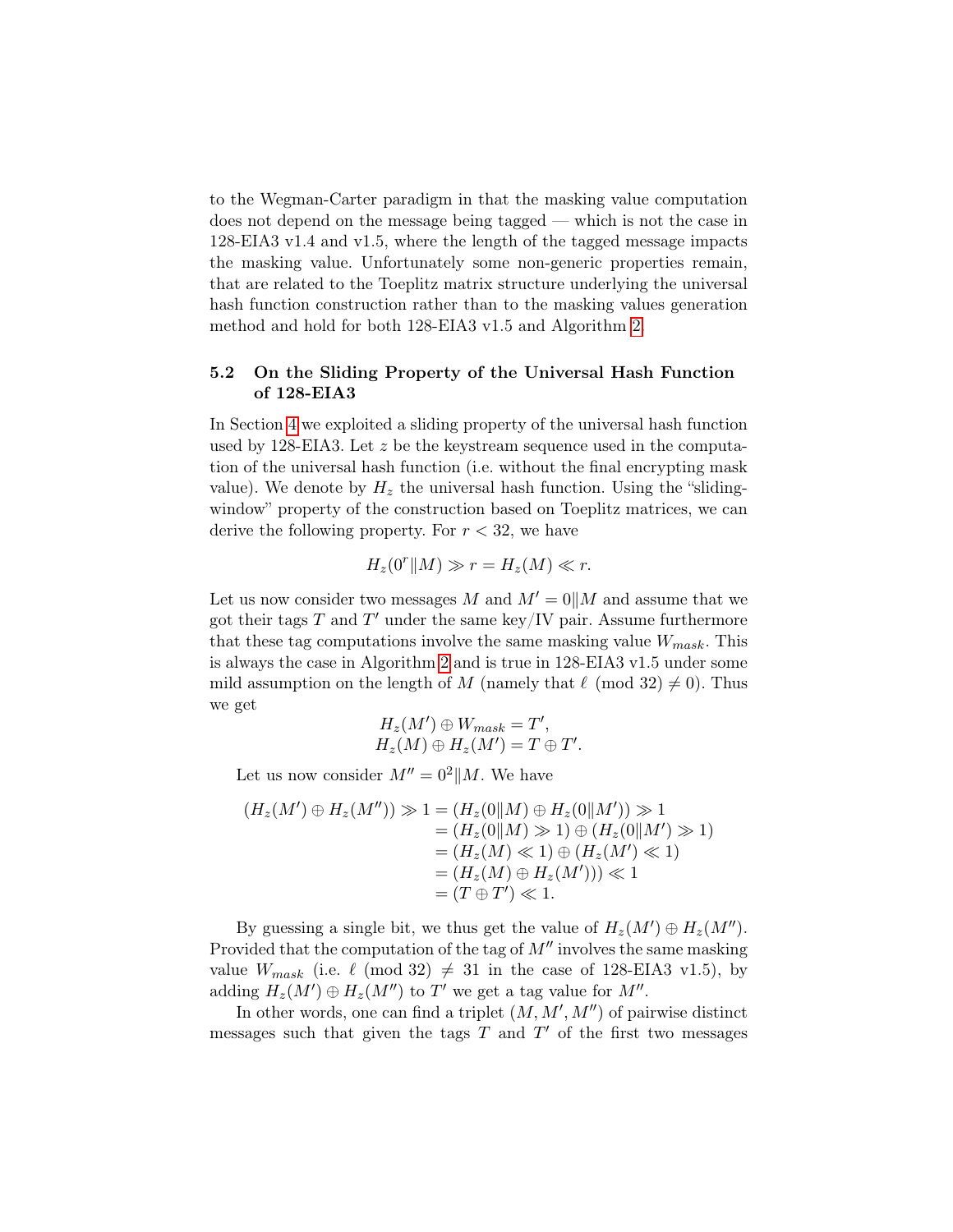under the same IV, the tag  $T''$  of the third one under the same IV can be guessed with a probability as large as  $1/2$ . This results from the lack of 2-independence of the universal hash function  $H<sub>z</sub>$  used in 128-EIA3. While  $H_z$  is uniformly distributed and  $2^{-32}$ -AXU — this implies the independence of the MACs of any two distinct messages under the same key and the same IV as shown in  $[10] - H_z$  is far from being 2-universal, i.e. the hashes of two distinct messages can be strongly correlated and this results in the lack of independence of the MACs of three pairwise distinct messages illustrated here.[4](#page-12-0)

#### 5.3 The IV construction in 128-EIA-3 and Prevention of Nonce Reuse

The input to the IV construction for  $128$ -EIAx are [\[1\]](#page-13-4):

- a 32-bit counter COUNT,
- a 5-bit bearer identity BEARER,
- a 1-bit direction of transmission DIRECTION.

This differs notably from the UMTS Integrity Algorithm (UIA) where the inputs for the IV construction are [\[4\]](#page-13-3):

- a 32-bit counter COUNT-I,
- a 32-bit random value FRESH,
- a 1-bit direction of transmission DIRECTION.

In the case of 128-EIA3, the IV is 128 bits and defined by 4 32-bit words,  $IV_0\|IV_1\|IV_2\|IV_3$  where:

$$
IV_0 = \text{COUNT}
$$
  
\n
$$
IV_1 = \text{BEARER}||0^{27}
$$
  
\n
$$
IV_2 = IV_0 \oplus (\text{DIRECTION}||0^{31})
$$
  
\n
$$
IV_3 = IV_1 \oplus (0^{16}||\text{DIRECTION}||0^{15})
$$

We notice that while in UMTS two distinct values managed by the sending and receiving parties ensure the non-repetition of IVs, one single 32-bit counter is used for this purpose in LTE. Enforcing the use of fresh IVs by both the MAC issuer and the MAC verifier might therefore be more complex and we may express some concerns about the assurance that in LTE implementations the strong security requirement of (key, IV) pair never being reused at either side will always be verified.

<span id="page-12-0"></span><sup>&</sup>lt;sup>4</sup> While another choice of  $H_z$  might have led to a much lower maximum success probability for a 3-message forgery, the existence of 4-message forgeries of success probability 1 seems difficult to avoid for any  $GF(2)$ -linear universal function family.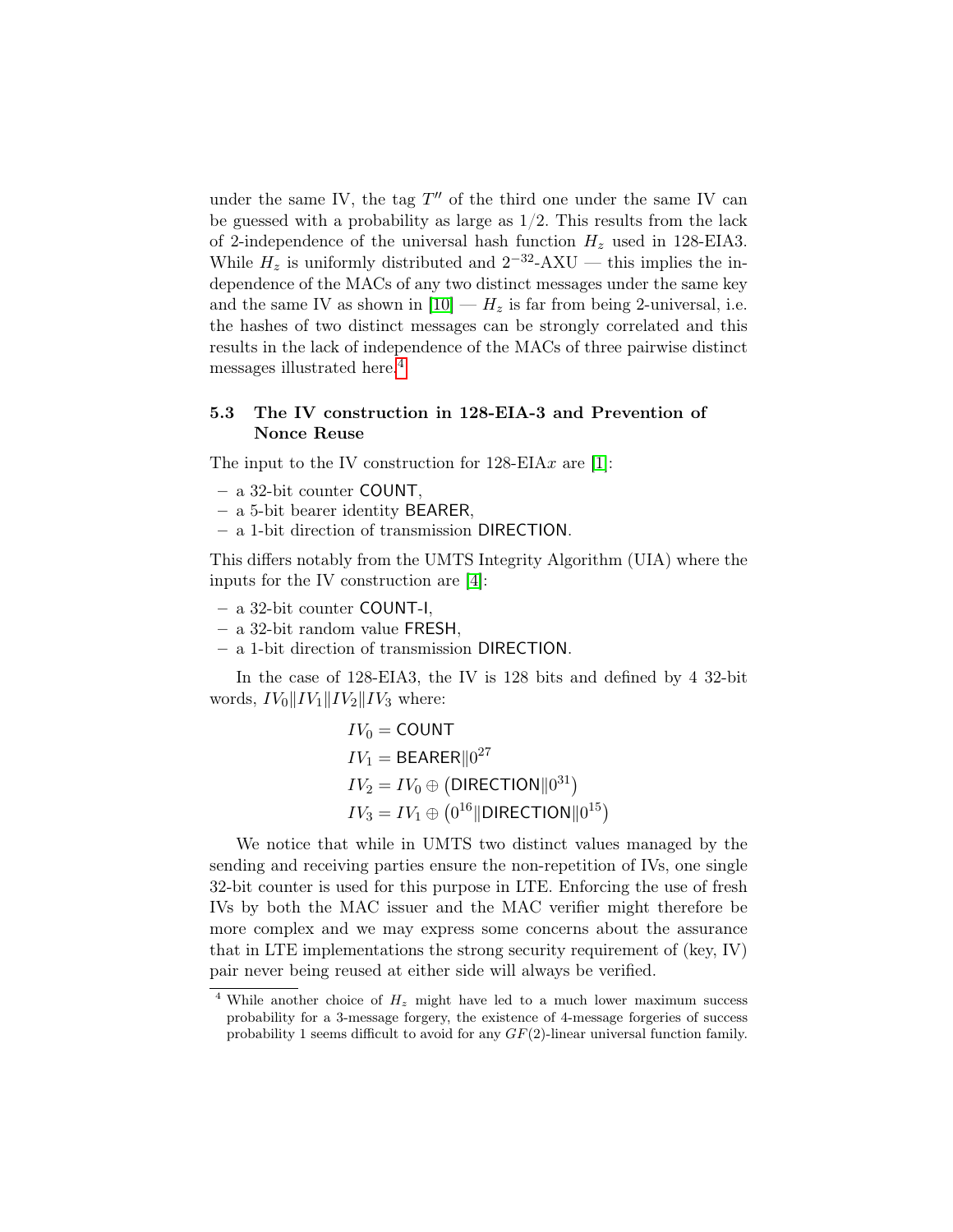#### 6 Conclusion

The existential forgery attack presented in Section [4](#page-5-0) was forwarded to the designers of 128-EIA3 v1.4, who produced the modified version 128- EIA3 v1.5 to address the issue. While our analysis of 128-EIA3 v1.5 did not reveal any security issue of similar significance and the new MAC offers a provable resistance (under some assumptions) against a large class of forgery attacks, we have highlighted some structural properties of the mask values computation and the universal family of hash functions underlying 128-EIA3 v1.5, and shown that these may lead to limitations of its resilience against nonce reuse. None of the security properties we have investigated here relates to the specific features of the underlying IV-dependent stream cipher ZUC.

#### Acknowledgements

The authors would like to thank Steve Babbage for insightful comments on an early version of this paper.

#### References

- <span id="page-13-4"></span>1. 3GPP Technical Specification Group Services and System Aspects: 3GPP System Architecture Evolution (SAE); Security architecture (Release 9). Tech. Rep. 3G TS 33.401 V 9.3.1, 3rd Generation Partnership Project (2010-04)
- <span id="page-13-7"></span>2. Bellare, M., Goldreich, O., Mityagin, A.: The Power of Verification Queries in Message Authentication and Authenticated Encryption. Tech. Rep. 2004/309, Cryptology ePrint Archive (2004)
- <span id="page-13-5"></span>3. Carter, J., Wegman, M.: Universal Classes of Hash Functions. Journal of Computer and System Science 18, 143–154 (1979)
- <span id="page-13-3"></span>4. ETSI/SAGE: Specification of the 3GPP Confidentiality and Integrity Algorithms UEA2 & UIA2. Document 1: UEA2 and UIA2 Specification. Version 2.1, 16th March 2009. Tech. rep., ETSI (2009), [http://www.gsmworld.com/documents/](http://www.gsmworld.com/documents/uea2_uia2_d1_v2_1.pdf) [uea2\\_uia2\\_d1\\_v2\\_1.pdf](http://www.gsmworld.com/documents/uea2_uia2_d1_v2_1.pdf)
- <span id="page-13-0"></span>5. ETSI/SAGE: Specification of the 3GPP Confidentiality and Integrity Algorithms 128-EEA3 & 128-EIA3. Document 1: 128-EEA3 and 128-EIA3 Specification. Version 1.4, 30th July 2010. Tech. rep., ETSI (2010)
- <span id="page-13-1"></span>6. ETSI/SAGE: Specification of the 3GPP Confidentiality and Integrity Algorithms 128-EEA3 & 128-EIA3. Document 2: ZUC Specification. Version 1.4, 30th July 2010. Tech. rep., ETSI (2010)
- <span id="page-13-6"></span>7. ETSI/SAGE: Specification of the 3GPP Confidentiality and Integrity Algorithms 128-EEA3 & 128-EIA3. Document 4: Design and Evaluation Report. Version 1.1, 11th August 2010. Tech. rep., ETSI (2010)
- <span id="page-13-2"></span>8. ETSI/SAGE: Specification of the 3GPP Confidentiality and Integrity Algorithms 128-EEA3 & 128-EIA3. Document 1: 128-EEA3 and 128-EIA3 Specification. Version 1.5, 4th January 2011. Tech. rep., ETSI (2011), [http://www.gsmworld.com/](http://www.gsmworld.com/documents/EEA3_EIA3_specification_v1_5.pdf) [documents/EEA3\\_EIA3\\_specification\\_v1\\_5.pdf](http://www.gsmworld.com/documents/EEA3_EIA3_specification_v1_5.pdf)